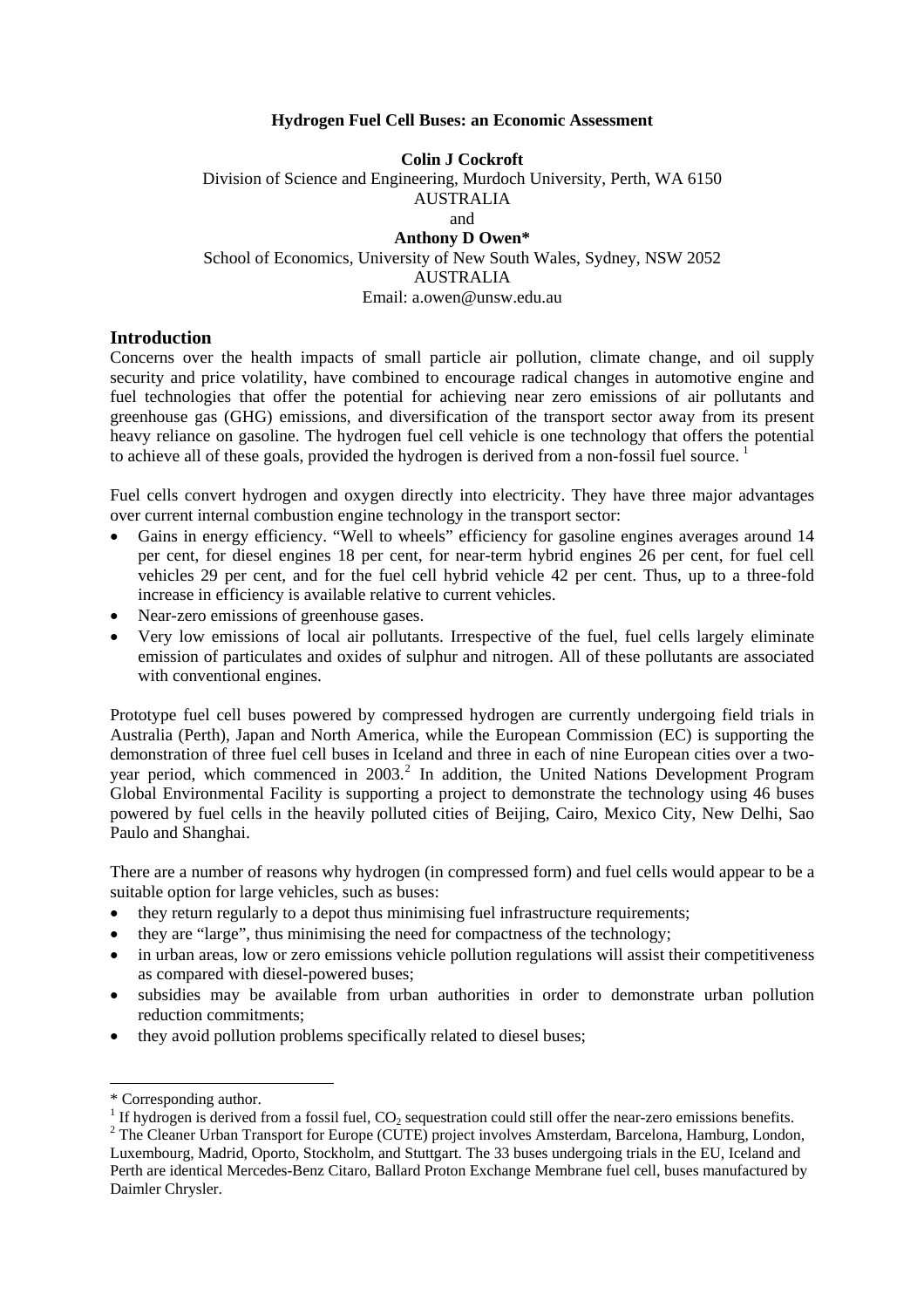• they operate almost continually over long periods, thus making fuel-efficient technology more attractive.

This paper presents the results of a cost benefit analysis comparing diesel, compressed natural gas (CNG) and hydrogen fuel cell (HFC) buses in the Perth bus fleet based upon the societal life cycle costs and benefits of each technology. However, the results would have general applicability for all 33 buses involved in the trials.

# **Technologies Assessed**

The Citaro is the current Mercedes-Benz mainstream diesel-engine bus intended for public transport. The fuel cell version required some modifications, principally reinforcement of the body shell due to the three tonnes of extra load for the fuel cell drive train and the air conditioning system, and corresponding adaptation of the suspension to accommodate the higher weight and increased tendency to roll. In addition, incorporation of the fuel cell drive train and the fans of the cooling module required an increase in the height of the bus. The Perth buses have a maximum range of 250 km, a top speed of 80 kilometres an hour, and capacity for 60 passengers at a time.<sup>[3](#page-1-0)</sup>

New additions, both diesel and CNG, to the Perth bus fleet must meet Euro 3 emissions standards (see Table 1).<sup>[4](#page-1-1)</sup> Euro standards involve significant staged reductions in emission of pollutants, noticeably with particulates  $(PM_{10})$  which are the prime source of human health damage arising from diesel vehicle emissions. However, this does not imply that reductions in emissions of  $PM_{10}$  will necessarily reduce health damage levels.<sup>[5](#page-1-2)</sup>

| <b>Standard</b>              | Euro 2 | Euro 3           |            | Euro 4     |            | Euro 5           |            |
|------------------------------|--------|------------------|------------|------------|------------|------------------|------------|
| Exhaust                      | From   | <b>From 2000</b> |            | From 2005  |            | <b>From 2008</b> |            |
| Gas                          | 1996   |                  |            |            |            |                  |            |
| (g/kwh)                      |        |                  |            |            |            |                  |            |
|                              |        | <b>ESC</b>       | <b>ETC</b> | <b>ESC</b> | <b>ETC</b> | <b>ESC</b>       | <b>ETC</b> |
| NO <sub>x</sub>              | 7.00   | 5.00             | 5.00       | 3.5        | 3.5        | 2.0              | 2.0        |
| HC                           | 1.10   | 0.66             | 0.78       | 0.46       | 0.55       | 0.46             | 0.55       |
| (NMHC)                       |        |                  |            |            |            |                  |            |
| $\rm CO$                     | 4.00   | 2.10             | 5.45       | 1.50       | 4.00       | 1.50             | 4.00       |
| CH <sub>4</sub> <sup>a</sup> |        |                  | 1.60       |            | 1.10       |                  | 1.10       |
| $PM_{10}^{\text{b}}$         | 0.15   | 0.10             | 0.16       | 0.02       | 0.03       | 0.02             | 0.03       |

**Table 1: Euro Emission Standards and comparative emissions of diesel and natural gas fuelled buses** 

ESC = European Stationary Cycle; ETC = European Transient Cycle.

a. Natural gas engines only

b. Not applicable to gas fuelled engines at the year 2000 and 2005 stages.

Economic and technical specifications of an average Perth diesel and CNG bus are given in Tables 2 and 3 respectively. Comparable data for the HFC buses are given in Table 4.

The diesel buses cost A\$600,000 each, with no significant additional capital requirements over their working life. A residual value of A\$20,000 was assumed for the disposal of the buses after 15 years of operations. The CNG buses cost A\$700,000 each, with cylinder testing assumed to be undertaken every three years. A residual value of A\$15,000 was assumed.

<sup>&</sup>lt;sup>3</sup> The Perth buses would typically travel longer distances at higher speeds than their European counterparts.

<span id="page-1-1"></span><span id="page-1-0"></span><sup>&</sup>lt;sup>4</sup> GHG emissions are not covered by the standards shown in the table, although some of the gases are minor greenhouse contributors.

<span id="page-1-2"></span>Vehicle exhaust particulate mass emissions of  $PM_{10}$  (particles with a diameter below 10 micrometres, or  $10^{-6}$ metres) does not include those particles smaller than PM<sub>2.5</sub>. Lowering exhaust emissions of the former, does not necessarily mean also reducing levels of the latter. Recent medical evidence (see WHO, 2003) indicates that  $PM_{2.5}$  down to  $PM_{0.1}$  have significantly higher detrimental impacts on human health than  $PM_{10}$ .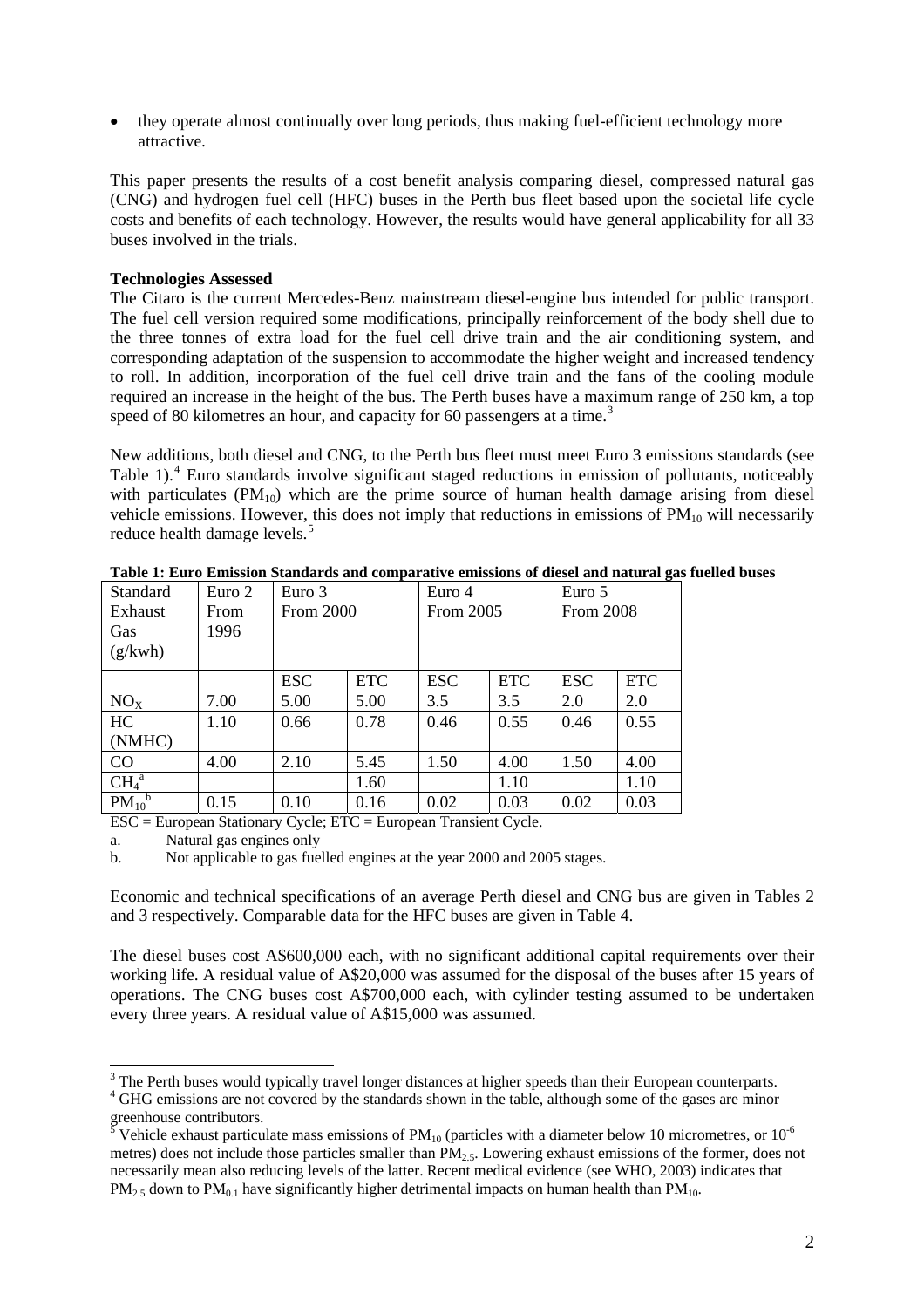The non-subsidized cost of a Citaro HFC bus is in the vicinity of A\$2.0 million.<sup>[6](#page-2-0)</sup> This price reflects not only the high cost nature of the fuel cell and associated components, but also the lack of economies of scale in production. Re-building of the fuel cell stack and cylinder testing is required every three years. A residual value of zero was employed. In addition, the construction of a hydrogen fuel storage and fuel filling facility would be required. However, since a similar facility is required for the diesel and CNG buses this cost was ignored in the analysis.[7](#page-2-1)

| <b>Maintenance costs</b>         | A\$0.35/km<br>A\$11,000 engine replaced every 1,000,000 km |                        |                            |  |  |
|----------------------------------|------------------------------------------------------------|------------------------|----------------------------|--|--|
| <b>Energy consumption</b>        | 19.3 MJ/km (2.00 km/l diesel)                              |                        |                            |  |  |
| Emissions $(g/km)$               | <b>Combustion</b>                                          | <b>Fuel Production</b> | <b>Total</b>               |  |  |
| CO.                              | 4.44                                                       | 0.44                   | 4.88                       |  |  |
| NOx                              | 18.22                                                      | 1.93                   | 20.15                      |  |  |
| Non Methane Hydro Carbons (NMHC) | 1.62                                                       | 1.09                   | 2.71                       |  |  |
| Particulates (PM10)              | 0.681                                                      | 0.105                  | 0.786                      |  |  |
| $CO2$ emissions                  | 1290                                                       | 370                    | $1660 (3.32 \text{ kg/l})$ |  |  |
|                                  | $\sim$ $\sim$ $\sim$ $\sim$ $\sim$                         |                        |                            |  |  |

**Table 2: Economic and Technical Specification of an Average Perth Diesel-Powered Bus** 

Source: Emissions data from Beer et al. (2001).

#### **Table 3: Economic and Technical Specification of a CNG-Powered Bus**

| <b>Maintenance costs</b>  | A\$0.50/km                                    |                        |                                |  |  |
|---------------------------|-----------------------------------------------|------------------------|--------------------------------|--|--|
|                           | A\$11,000 engine replaced every 500,000 km    |                        |                                |  |  |
| <b>Energy consumption</b> | 24.8 MJ/km $(1.57 \text{ km/m}^3 \text{CNG})$ |                        |                                |  |  |
| Emissions (g/km)          | <b>Combustion</b>                             | <b>Fuel Production</b> | <b>Total</b>                   |  |  |
| CO                        | 0.074                                         | 0.17                   | 0.25                           |  |  |
| NOx                       | 2.82                                          | 0.64                   | 3.47                           |  |  |
| <b>NMHC</b>               | 0.47                                          | 0.02                   | 1.08                           |  |  |
| Particulates (PM10)       | 0.017                                         | 0.011                  | 0.028                          |  |  |
| $CO2$ emissions           | 1340                                          | 290                    | 1630 (2.56 kg/m <sup>3</sup> ) |  |  |

Source: Emissions data from Beer et al. (2001)

# **Table 4: Economic and Technical Specification of a Hydrogen/Fuel Cell Bus**

| <b>Maintenance costs</b>  | A\$0.50/km                                                            |                      |                  |  |
|---------------------------|-----------------------------------------------------------------------|----------------------|------------------|--|
|                           | A\$12,000 fuel cell stack replaced every 5,000 hrs                    |                      |                  |  |
| <b>Energy consumption</b> | $21.58$ MJ/km $(5.56$ km/kg)                                          |                      |                  |  |
| Emissions (g/km)          | <b>Combustion</b><br><b>Fuel Production</b><br><b>Fuel Production</b> |                      |                  |  |
|                           |                                                                       | <b>Steam Methane</b> | Onshore wind and |  |
|                           |                                                                       | Reforming (SMR)      | electrolysis     |  |
|                           | with $CO2$                                                            |                      |                  |  |
|                           |                                                                       | sequestration        |                  |  |
| $\rm CO$                  | 0.0                                                                   | 0.26                 | 0.16             |  |
| NOx                       | 0.0                                                                   | 1.14                 | 0.85             |  |
| <b>NMHC</b>               | 0.0                                                                   | 0.72                 | 0.79             |  |
| Particulates (PM10)       | 0.0                                                                   | 0.015                | 0.0052           |  |
| $CO2$ emissions           | 0.0                                                                   | 0.0                  | 170              |  |

Source: Beer (2001) and Spath and Mann (2004)

## **External Costs of Transportation**

Delucchi (2002) has developed a Lifecycle Emissions Model (LEM) that estimates energy use, emissions of pollutants, and  $CO<sub>2</sub>$ -equivalent GHG emissions from the complete lifecycles of fuels, materials, vehicles, and infrastructure arising from a variety of transportation technologies. Such models permit identification and calculation of the biophysical emissions, from which a total societal life cycle cost for each technology can be derived by calculating the present value of lifecycle costs (PVLC) associated with each stage; *viz*:

<span id="page-2-1"></span><span id="page-2-0"></span> $\frac{7}{1}$  The hydrogen for the Perth trial is being provided on a commercial basis from an oil refinery located at Kwinana, 50 km south of Perth.

<sup>&</sup>lt;sup>6</sup> The exact cost is commercial-in-confidence, although trade publications have provided their own estimates.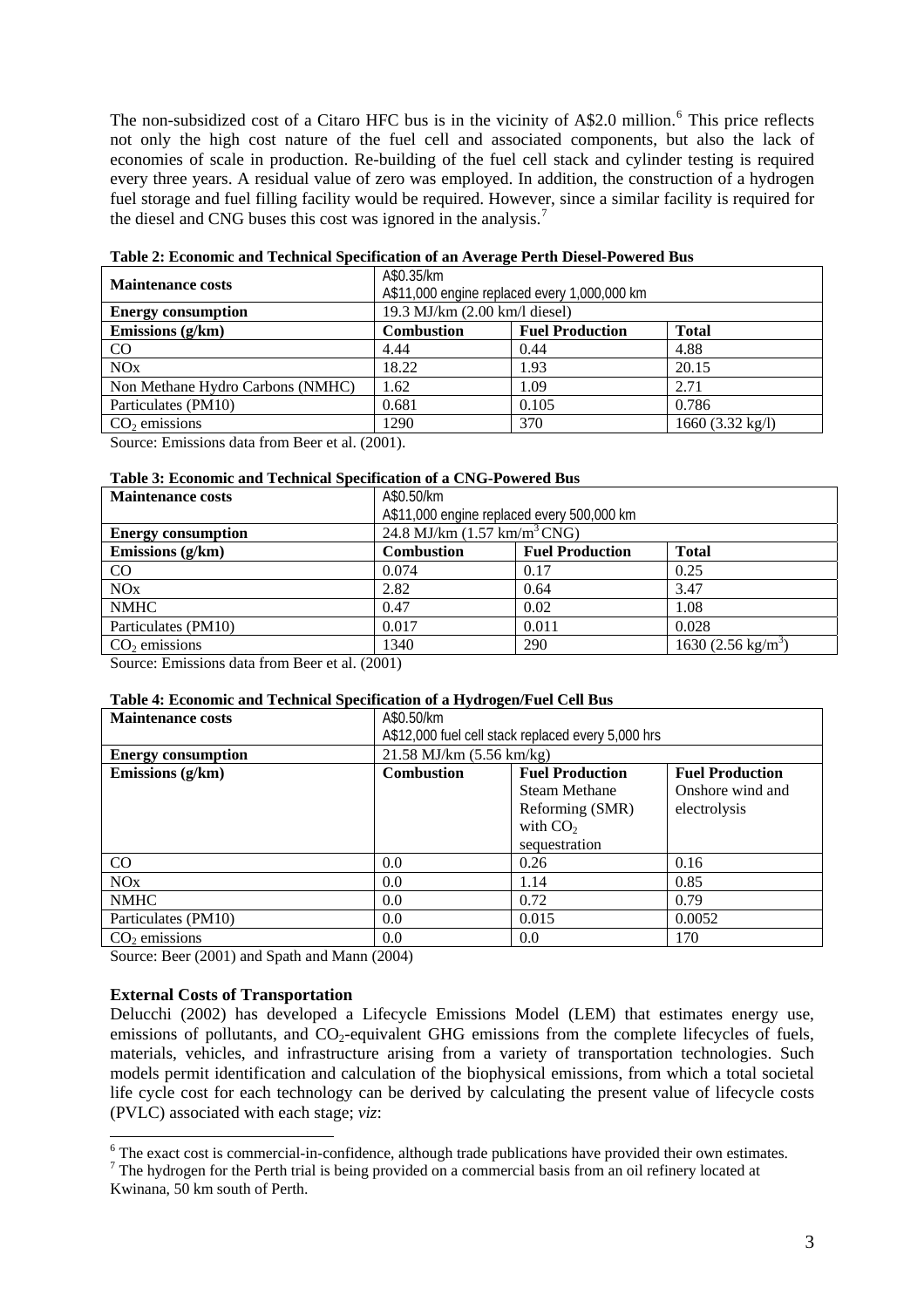Total Societal Life Cycle Costs (\$/vehicle)  $=$   $=$ Initial cost of vehicle (before tax) + PVLC (fuel + non-fuel operation and maintenance)  $+$  PVLC (full fuel cycle air pollutant damages  $+$  GHG emissions damage) + PVLC (full fuel cycle subsidies – full fuel cycle taxes).

In the transport sector, externality costs are also incurred as a result of congestion, noise, accidents and road damage. However, since this paper assesses differences between buses based upon alternative fuels and engine technologies, the quantification of external costs will focus on emission of pollutants and assume that the other external costs noted here are common to all bus technologies and can consequently be ignored.<sup>[8](#page-3-0)</sup>

# **Urban Air Quality**

Ambient levels of urban air pollution arising from combustion of fossil fuels in the transport sector have been shown to be highly correlated with adverse health effects in the receptor community.<sup>[9](#page-3-1)</sup> The effects of these pollutants on human health can be quantified using exposure-response relationships based upon epidemiological studies that link concentration of pollutants to levels of health impacts. These health effects are generally classified as premature mortality and increased levels of morbidity, both arising from respiratory problems. However, methodologies for placing a valuation on lost years of human life, or increased levels of morbidity, arising from urban pollution remain controversial.[10](#page-3-2)

Estimated damages per tonne of pollutant for ozone,  $SO_2$ ,  $NO_{X}$ , and particulate matter (PM) can vary greatly because of three major factors. Briefly these are:

- Quantity of vehicles and their speed, vintage of engine technologies and presence of associated emission-reducing devices;
- Population density in receptor areas for airborne pollutants; and
- Fuel type.

They can also vary according to the time of day and day of the week, particularly when non-transport sources are also considered.

Table 5 gives estimated damage  $costs<sup>11</sup>$  $costs<sup>11</sup>$  $costs<sup>11</sup>$  from vehicle emissions of local pollutants for the EU and Australia. The Australian estimates are significantly lower than the corresponding European values, but this is not unexpected given that urban populations in Australian cities are typically less concentrated and hence exposure numbers are lower per unit of area. The environmental footprint for diesel technology is dominated, in terms of cost, by emission of particulates which is therefore the critical value in this table. The initial damage estimate used in the CBA was  $A$147/kg PM<sub>10</sub>$ .

## **Greenhouse Gas Emissions**

External costs from the transport sector also arise from GHG emissions that contribute towards climate change with all its associated effects. Quantification of the future impacts of climate change is a contentious issue, and the range of damage estimates for the possible economic ramifications of global climate change is vast. Costs associated with climate change, such as damage from flooding, changes

<span id="page-3-0"></span><sup>&</sup>lt;sup>8</sup> With regard to noise, this omission favours diesel and CNG technologies which possess noise footprints significantly higher than that of the HFC bus.<br><sup>9</sup> The road transport sector emits (directly or in

<span id="page-3-1"></span>The road transport sector emits (directly or indirectly) a similar range of pollutants to the electric power sector. However, the resulting impacts are not directly comparable. Power station emissions are generally from high stacks in rural areas. In contrast, road transport emission sources are more diverse, invariably closer to ground level and frequently in urban areas. There are also adverse impacts on buildings and vegetation, and ecosystems in general. A comprehensive study into damages arising from fossil fuel combustion technologies, known as ExternE, has been undertaken by the European Commission: see EC(1998) and EC(2003).

<span id="page-3-2"></span> $10$  See BTRE (2005) for a discussion of the issues involved.

<span id="page-3-3"></span><sup>&</sup>lt;sup>11</sup> Expressed as health cost savings per tonne of reduced emissions from the transport sector.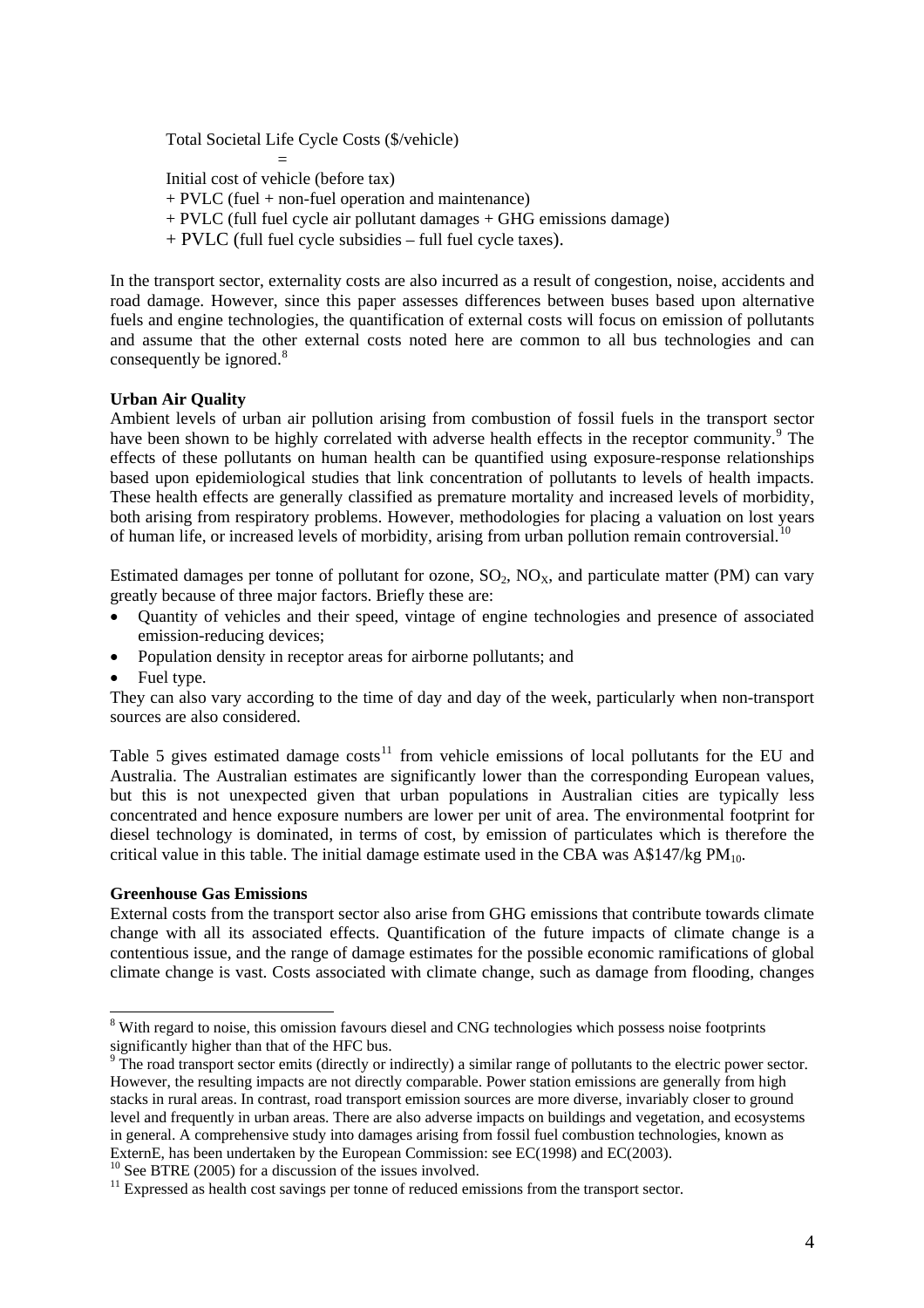in agriculture patterns and other effects, all need to be taken into account. However, there is a lot of uncertainty about the magnitude of such costs, since the ultimate physical impact of climate change has yet to be determined with precision. Thus, deriving monetary values on this basis of limited knowledge is an imprecise exercise.

|                           | <b>EU Estimated Damage Costs*</b> |       |       |     | <b>Australian Estimated Damage</b><br>Costs |       |
|---------------------------|-----------------------------------|-------|-------|-----|---------------------------------------------|-------|
| <b>Pollutant</b> (A\$/kg) | Average                           | Urban | Rural | Low | <b>Best</b>                                 | Upper |
| <b>NOx</b>                |                                   | 20    | 12    | 0.3 | 0.9                                         | 0.9   |
| $PM_{10}$                 | 250                               | 500   | 120   | 108 | 147                                         | 221   |
| SO <sub>2</sub>           |                                   |       |       | n/a | n/a                                         | n/a   |
| <b>Hydrocarbons</b>       |                                   | 10    |       |     | 19                                          | 73    |

**Table 5: Estimated Damage Cost from Emission of Local Pollutants (A\$)** 

Source: EC (2003) and Beer (2002)

\* Original damages quoted in euros. Rate of exchange used:  $A$1.00 = \text{\textsterling}0.60$ 

Tol (2005) has reviewed 88 estimates, from 22 published studies, of the marginal cost of carbon dioxide emissions and combined them to form a probability density function. He found that the function is strongly skewed to the right, with a mode of \$5/tonne of carbon (tC), a mean of US\$104/tC, and a 95th percentile of US\$446/tC.<sup>[12](#page-4-0)</sup> If only peer-reviewed studies were included in the analysis, then corresponding estimates would be US\$5, US\$57, and US\$307 respectively. Thus not only would the mean estimate be substantially reduced, but so would be the degree of uncertainty. Equity weighting<sup>[13](#page-4-1)</sup> and changing discount rates were also shown to have significant effects on these estimates. Overall, Tol concluded that, for all practical purposes, it is unlikely that the marginal costs of  $CO<sub>2</sub>$  emissions would exceed US\$50/tC and are likely to be substantially lower.

Based upon a constant discount rate and without equity weighting Pearce (2003) quotes a range of US\$4-9/tC. Equity weighting, using a marginal utility of income elasticity of unity, changes the range to US\$3.6-\$22.5/tC. A time varying discount rate raised this range to US\$6.5-40.5/tC. All estimates, therefore, are well below Tol's upper bound of US\$50/tC. For the purpose of this study, the base-case marginal damage cost of  $CO_2$  emissions was set at US\$25/tC (A\$36/tC).<sup>[14](#page-4-2)</sup>

# **Oil Supply Security and Price Volatility**

The economic, environmental, and social objectives of sustainable development policies have, as an underpinning tenet, a key requirement of security of energy supplies. The economic and social implications of major breakdowns in the energy delivery system can be very severe. There is a marked asymmetry between the value of a unit of energy delivered to a consumer and the value of the same unit not delivered because of unwanted supply interruption. Further, interruptions, or threats of interruptions, can swiftly lead to widespread disruption given that it is difficult and expensive to store energy. The resilience of energy systems to extreme events is a major problem confronting industrialised society.

Energy "security" is reflected in the level of risk of a physical, real or imagined, supply disruption. The market reaction to prospective disruptions would be a sudden price surge over the expected period of impact of the disruption. A prolonged period of high and unstable prices is, therefore, normally a symptom of high levels of insecurity. Interruptions to supply can also come from unexpected shocks to the energy system, such as deliberate acts of sabotage or unexpected generic faults in energy supply

<span id="page-4-0"></span><sup>&</sup>lt;sup>12</sup> Divide by 3.67 to express costs in terms of tonnes  $CO<sub>2</sub>$ .

<span id="page-4-1"></span> $13$  Equity weighting gives a higher weight to damages that occur in poor countries relative to the same cost of damage in a rich country. It requires the specification of a social welfare function in order derive the weights. Pearce (2003) has illustrated the effects of equity weighting on damages arising from climate change. 14 It is widely expected that this damage cost will rise in future years due to net annual increases in the

<span id="page-4-2"></span>concentration of GHG in the atmosphere. To the extent that this occurs, damage estimates reported in this study will be under-estimated.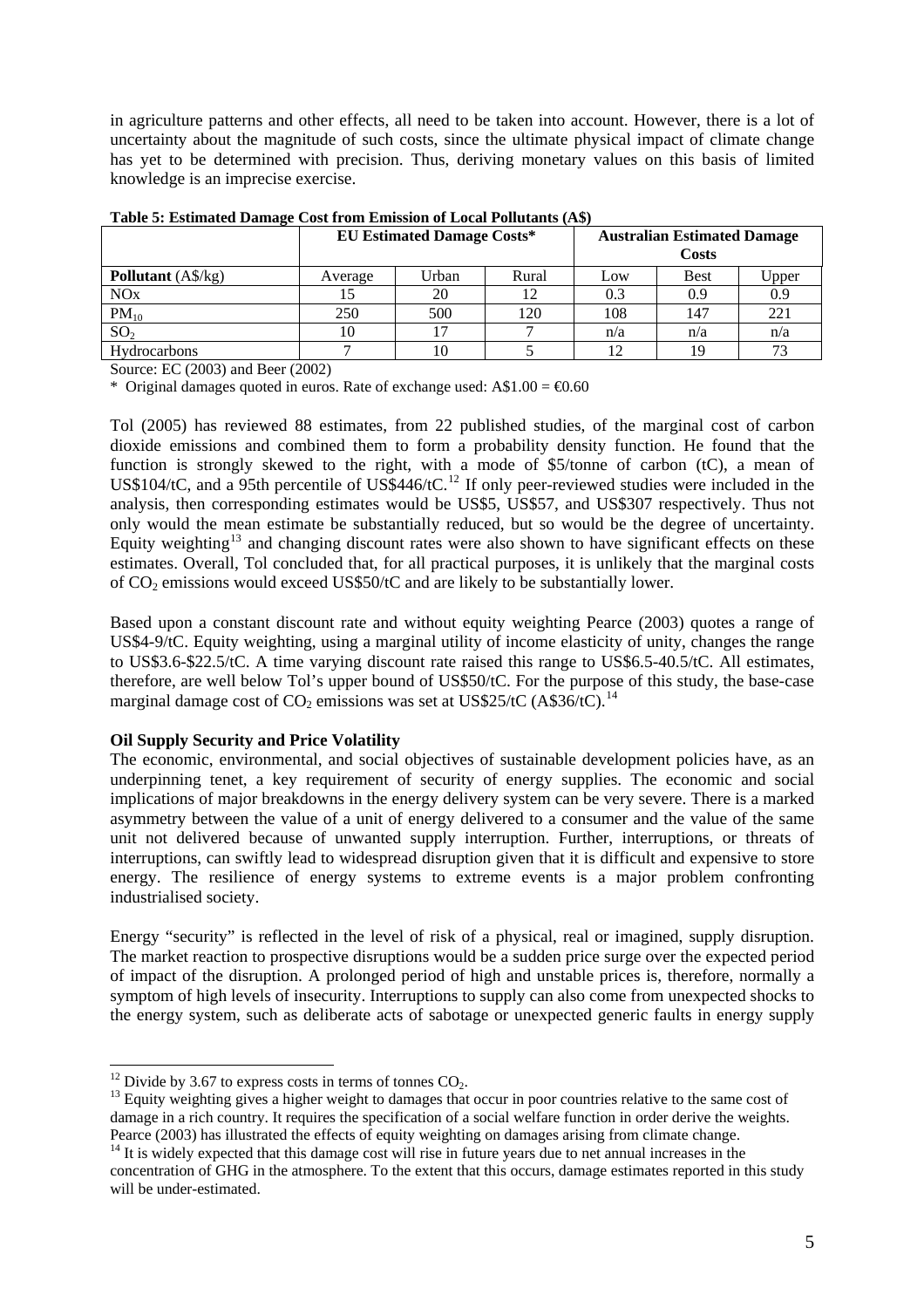technology. There is also a time dimension to energy security, ranging from the immediate (e.g. power station breakdown) to the distant future (e.g. the low carbon economy).

It is possible to define two categories of risk in the context of energy security: strategic risks and domestic system risks. **Strategic risks** often involve the risk of interruption to the supply of imported fuels. The origin of the problem may be market power, political instability, or insufficient investment in the infrastructure of fuel exporting nations. They involve external events and circumstances. **Domestic system risks** arise from insufficient or inappropriate investment in domestic energy infrastructure, from technical failure, from terrorism, or from social disruption of the market (e.g. labour strikes).

Energy security is widely perceived as being a public good that should be provided by governments. Without such intervention, it may be argued that market imperfections would lead to an underprovision of security. In extreme cases, such as acts of terrorism, this is clearly true. However, risk is an intrinsic factor in all markets and prices should generally incorporate consumer's willingness to insure against different levels of exposure to risk.

The "cost" of oil price volatility in the international marketplace is generally assessed in terms of its potential impact on a country's Gross Domestic Product (GDP), through raising inflation and unemployment and depressing the value of financial and other assets.<sup>[15](#page-5-0)</sup> The extent of the resulting "loss" is likely to be positively related to the country's degree of dependence on imported oil and oil products. Although the oil-GDP effect is thought to be relatively small, in absolute terms it could significantly offset higher cost competing "fuels" that are not subject to the same price volatility.<sup>[16](#page-5-1)</sup>

Ogden et al. (2004) have estimated the societal lifecycle costs of cars based upon alternative fuels and engines. Fifteen different vehicles were considered, including fuel cell vehicles fuelled with gasoline, methanol or hydrogen (from natural gas, coal or wind power) under the assumption of mature technologies and established infrastructure. If the vast bulk of the transport sector is driven by fuel cells and hydrogen, then benefits will arise from avoidance of oil price volatility in this sector. However, it is feasible that HFC buses could operate independent of the prevailing technology in the remainder of the transport sector, similar to CNG buses today<sup>[17](#page-5-2)</sup>. In this latter case, benefits to GDP from reductions in oil dependence from buses alone are likely to be extremely small as compared to oil requirements from the transport sector as a whole.

Imposing a hedging cost for price stability on oil and gas prices would be completely arbitrary given the time horizons involved. Thus an assessment of its value is left to the end of the analysis. If the HFC bus turns out to have a higher NPV than its fossil fuel counterparts then no additional benefits would need to be assessed. If not, then the shortfall must be addressed in terms of whether it would fully reflect the benefits of fuel price stability.

## **Cost-Benefit Analysis**

The high capital cost of the HFC buses would clearly render them both financially and economically non-viable relative to their fossil fuel counterparts in the current technology context.<sup>[18](#page-5-3)</sup> Both diesel and CNG buses are mature technologies with production and infrastructure facilities operating under returns to scale, a situation not applicable to the HFC buses. To enable a more realistic comparison between the conventional and the HFC buses, it was assumed that HFC buses had also reached this level in the evolution of the technology. For the base case, therefore, the difference in price between a conventional diesel bus and the HFC bus was assumed to be US\$25,000. The US Department of

<span id="page-5-0"></span><sup>&</sup>lt;sup>15</sup> See Brown and Yucel (2002) for a review of the literature on oil price volatility and its impact on GDP.

<span id="page-5-1"></span><sup>&</sup>lt;sup>16</sup> This issue has been raised in a series of publications by Awerbuch: see for example Awerbuch and Sauter (2006).

<span id="page-5-2"></span> $17$  Other specialised transport applications are also possible candidates for fuel cell and hydrogen technology, such as taxis and public utility vehicles. However, overall the resulting impact on oil requirements will remain relatively modest.

<span id="page-5-3"></span><sup>&</sup>lt;sup>18</sup> In the base case, the NPV of the diesel bus exceeded that of the CNG bus by A\$4,830.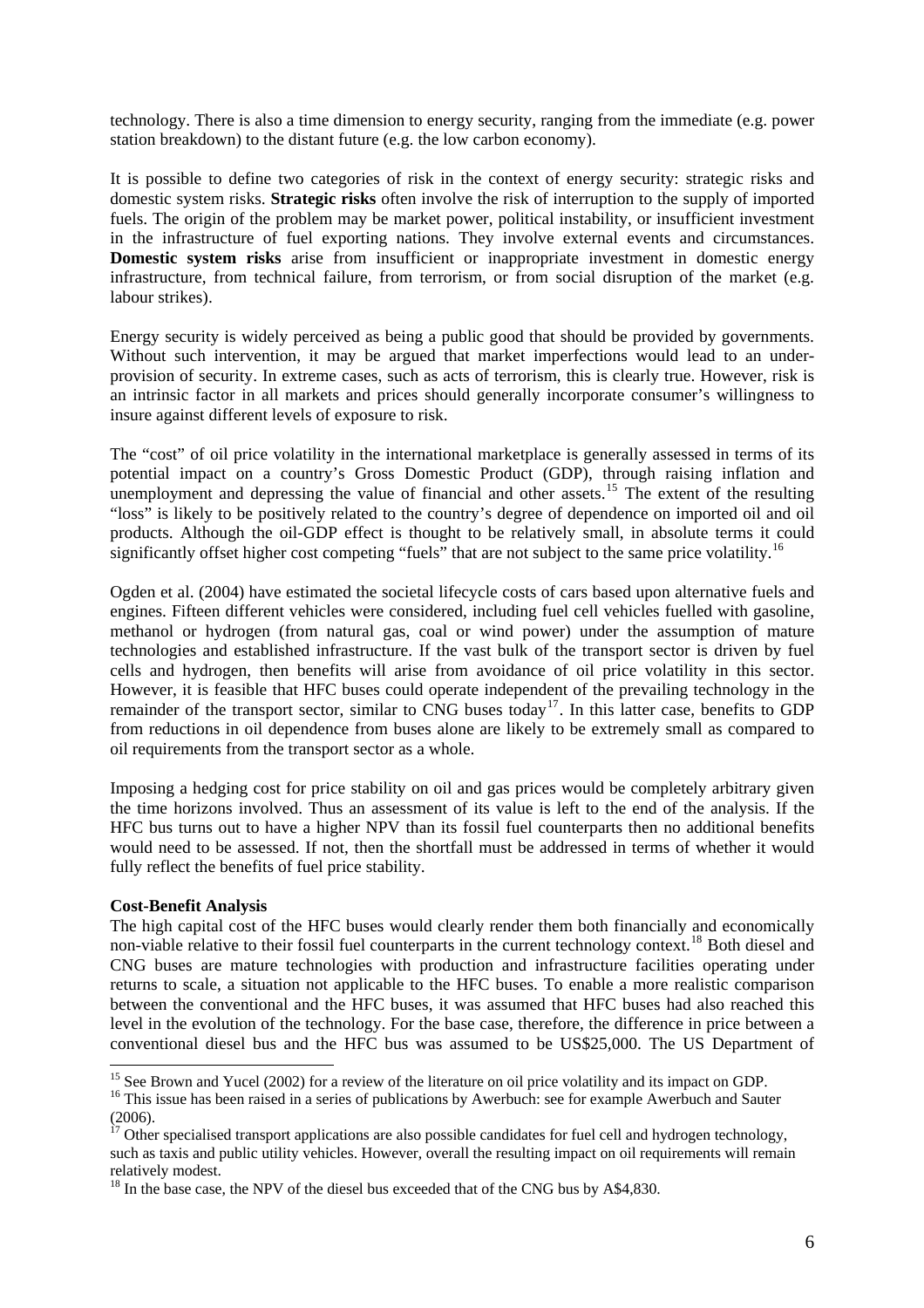Energy cost targets for fuel cell systems in 2010 are US\$30/kW for the fuel cell and US\$15/kW for the balance of the supporting plant. Ballard Power Systems have stated that they are on target to meet or exceed these targets.<sup>[19](#page-6-0)</sup> If this turns out to be the case then the cost of a 300kW fuel cell system required for a transit bus would be approximately US\$ 13,500. This should place the cost of a fuel cell bus at around the same cost as a CNG bus.

The CBA was undertaken on a one-bus basis with economies of scale associated with fleet purchases and operations encompassed by the above assumptions.

Hydrogen is an energy carrier that can be produced from a range of sources. The principle hydrogen production technology is currently steam reforming of natural gas, with partial oxidation (gasification) of fossil fuels and electrolysis of water having minor applications. However, steam reforming and oxidation of fossil fuels involve significant emissions of  $CO<sub>2</sub>$  and therefore require  $CO<sub>2</sub>$  sequestration in order to make them a viable proposition for near-zero emissions HFC buses. Emerging technologies for producing hydrogen, together with their estimated long-term unit retail supply costs, are given in Table 6. They reflect IEA estimates of costs for a system with full economies of scale and cost reductions achieved through progressive improvements in commercial scale production.<sup>[20](#page-6-1)</sup> Natural gas or coal with  $CO<sub>2</sub>$  sequestration is the least costly option, with technologies based upon onshore wind, nuclear, and biomass in the next least-cost group. This study selected two technologies for the analysis: steam methane (i.e. natural gas) reforming (SMR) with  $CO<sub>2</sub>$  sequestration and electrolysis using onshore wind.

| <b>Technology</b>        | <b>Future</b>    | <b>Fuel cost</b> | Other prod.  | <b>Transport</b> | <b>Refuelling</b> | <b>Future</b> |
|--------------------------|------------------|------------------|--------------|------------------|-------------------|---------------|
|                          | fuel/elec.       | (US\$/GJ)        | <b>Costs</b> | costs            | (US\$/GJ)         | supply cost   |
|                          | resource price   |                  | (US\$/GJ)    | (US\$/GJ)        |                   | (US\$/GJ)     |
| Gasoline/diesel          | \$25-29/bbl      | $4 - 5$          |              | $\leq$ 1         | 2                 | $8 - 10$      |
| Natural gas              | $$3-4/GJ$        | $3-4$            | n/a          | $<$ 1            | 4                 | $7-9$         |
| $H_2$ (gas) $CO_2$ seq.  | $$3-5/GJ$        | $3.8 - 6.3$      | $1.2 - 2.7$  | 2                | $5 - 7$           | $12 - 18$     |
| $H_2$ (coal) $CO_2$ seq. | $$1-2/GJ$        | $1.3 - 2.7$      | $4.7 - 6.3$  | $\mathfrak{D}$   | $5 - 7$           | $13 - 18$     |
| $H_2$ (biomass)          | $$2-5/GJ$        | $2.9 - 7.1$      | $5-6$        | $2 - 5$          | $5 - 7$           | $14 - 25$     |
| $H2$ (wind-onshore)      | $3-4c/kWh$       | $9.8 - 13.1$     | 5            | $2 - 5$          | $5 - 7$           | $22 - 30$     |
| $H2$ (wind-offshore)     | $4-5.5c/kWh$     | 13.1-18.0        | 5            | $2 - 5$          | $5 - 7$           | 27-37         |
| $H2$ (solar-thermal)     | $6-8c/kWh$       | 19.6-26.1        | 5            | $2 - 5$          | $5 - 7$           | $32 - 42$     |
| $H_2$ (solar PV)         | $12-20c/kWh$     | 39.2-65.4        | 5            | $2 - 5$          | $5 - 7$           | 52-82         |
| $H_2$ (nuclear)          | $2.5 - 3.5c/kWh$ | $8.2 - 11.4$     | 5            | 2                | $5 - 7$           | $20 - 27$     |
| $H2$ (HTGR cogen.)       | n/a              | n/a              | $8 - 23$     | 2                | $5 - 7$           | $15 - 32$     |

**Table 6: Hydrogen Supply Cost Projections (US\$)** 

Source: IEA (2003)

## **Results**

 $\overline{a}$ 

The values assumed for the base case parameters are given in Table 7. Fuel prices (net of tax) were assumed to remain constant in real terms over the lifespan of the buses (15 years), with diesel priced at A\$0.96/litres (equivalent to an oil price of about US\$25/bbl). The price (supply cost) of hydrogen was set at the mid-point of the appropriate IEA range given in Table 6.

Table 8 gives the life-cycle net present value (NPV) for the external environmental costs of the three technologies. They are dominated by damage arising from emissions of local air pollutants (AP), particularly for the diesel bus.<sup>[21](#page-6-2)</sup> By comparison, damages arising from emission of GHG are relatively modest. Fuel cell technology exhibits a significant advantage over diesel, but its advantage over CNG is very much less marked.

<span id="page-6-0"></span><sup>&</sup>lt;sup>19</sup> News Release, Ballard Power Systems Inc., March 29, 2005.

<span id="page-6-1"></span><sup>&</sup>lt;sup>20</sup> The IEA did not consider "breakthrough" technologies, such as photo-electrochemical water splitting and algal systems for water production due to their speculative nature and the fact that they are unlikely to be practical options before 2050.

<span id="page-6-2"></span><sup>&</sup>lt;sup>21</sup> Damage estimates were taken to be the "best" for Australia as given in Table 5.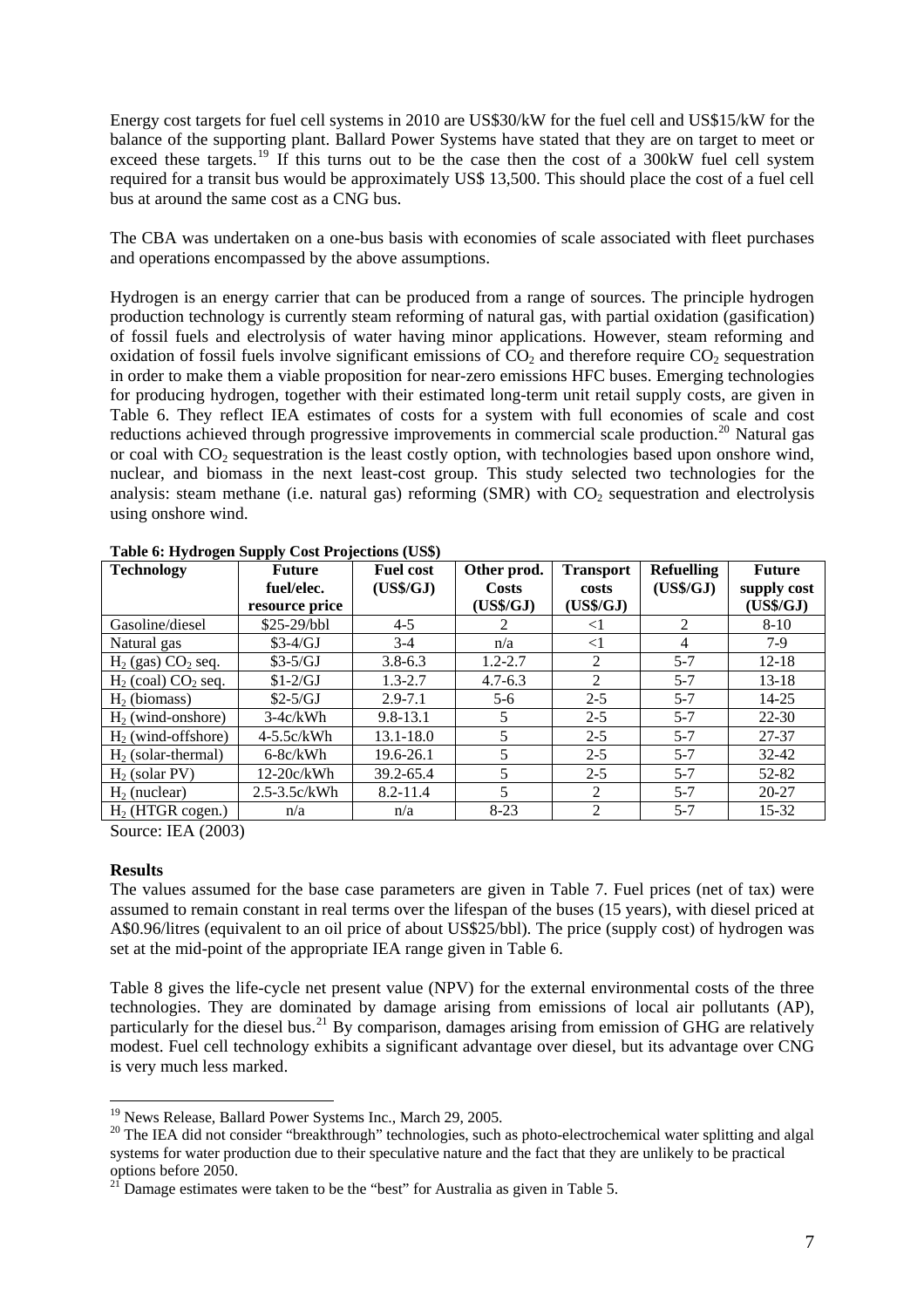## **Table 7: Base Case Parameters**

| Mileage per annum per bus                      | 55,000 km                                                                 |
|------------------------------------------------|---------------------------------------------------------------------------|
| Days of operation per week                     | 5                                                                         |
| Lifespan of buses                              | 15 years                                                                  |
| Retail price of diesel                         | A\$0.96/litre (A\$0.49/litre or A\$1.54/gge net of tax)                   |
| Retail price of CNG                            | A\$0.91/m <sup>3</sup> (A\$0.45/m <sup>3</sup> or A\$1.39/gge net of tax) |
| Retail price of hydrogen (SMR with $CO2$ seq.) | A\$3.06/kg (A\$2.40/kg or A\$2.43/gge net of tax)                         |
| Retail price of hydrogen (wind/electrolysis)   | A\$5.00/kg (A\$4.16/kg or A\$4.21/gge net of tax)                         |
| Exchange rates                                 | $A$1.00 = \text{\textsterling}0.60 A$1.00 = US$0.75$                      |
| Discount rate                                  | 7%                                                                        |
| Life of fuel cell stack pair                   | 5,000 hours (replace every 3 years)                                       |
| Replacement cost of fuel cell stack pair       | $A$12,000^a$                                                              |

a. Based upon a US DOE 2010 cost target for fuel cells of US\$30/kw.

| <b>Table 8: Net Present Value of Environmental External Costs</b> |    |            |       |  |  |
|-------------------------------------------------------------------|----|------------|-------|--|--|
| <b>Technology</b>                                                 | AP | <b>GHG</b> | Total |  |  |

| \$20,235<br>\$3,111<br>\$23,346<br><b>CNG</b>                |  |
|--------------------------------------------------------------|--|
| \$174.988<br>\$165,870<br>\$9.118<br><b>Diesel</b>           |  |
| \$8,074<br>\$8,074<br>Fuel cell (SMR with $CO2$ seq.)<br>\$0 |  |
| \$918<br>Fuel cell (wind/electrolysis)<br>\$6,106<br>\$7.024 |  |

The NPV of the three technologies under the base case are given in Table 9. There is very little difference between the two fossil fuel technologies, with the lower financial cost of the diesel bus being largely offset by the lower environmental damage associated with the CNG bus. The HFC bus, with hydrogen produced from natural gas, was significantly more costly than its fossil fuel counterparts, but cheaper than when the hydrogen was derived from renewable sources.

For *Scenario 1*, both oil and gas prices were assumed to increase by 3% per annum from their base case values. SMR depends on a feed stock of natural gas so any increase in the cost of natural gas will result in a proportional increase in the cost of hydrogen from SMR. Since natural gas feed stock accounts for around 30% of the price of hydrogen derived through reformation of natural gas where  $CO<sub>2</sub>$  is capture and stored, a 3% increase in the cost of natural gas would result in a 0.9% increase in the cost of H2 derived from natural gas. The results differ little in relative magnitudes from those under the base case.

*Scenario 2* assumed base case values, but with a discount rate of 3%. All NPVs increased by roughly the same percentage, thus yielding a similar ranking to the base case.

In *Scenario 3* the price of oil was raised to US\$50/bbl. The IEA estimates given in Table 6 were based on an oil price of US\$25/bbl. An oil cost of US\$50/bbl would result in a diesel cost of US\$13/GJ = A\$0.67/l net of tax, and a pro rata increase in the cost of CNG would result in a US import price of US\$6/GJ and a delivered cost of A\$0.52  $m<sup>3</sup>$  net of tax. This would affect the cost of hydrogen derived from natural gas by increasing its cost to A\$27/GJ or A\$3.21 /kg net of tax. This has a beneficial impact for the HFC bus when the hydrogen is derived from the renewable resource, but it is evident that a far greater increase in oil prices would be required to place this technology on an equal NPV footing with diesel and CNG.

| Table 2. Fee Fresche Values for the Three Dus Technologies |            |               |                 |                     |  |  |
|------------------------------------------------------------|------------|---------------|-----------------|---------------------|--|--|
| <b>Technology</b>                                          | <b>CNG</b> | <b>Diesel</b> | <b>HFC</b>      | <b>HFC</b>          |  |  |
|                                                            |            |               | $(SMR-CO2seq.)$ | (wind/electrolysis) |  |  |
| <b>Base Case</b>                                           | \$839,705  | \$844,535     | \$950,829       | \$1,119,584         |  |  |
| <b>Scenario 1</b>                                          | \$869,495  | \$870,211     | \$963,443       | \$1,119,584         |  |  |
| <b>Scenario 2</b>                                          | \$971,593  | \$975,694     | \$1,094,040     | \$1,306,931         |  |  |
| <b>Scenario 3</b>                                          | \$862,839  | \$890,075     | \$1,028,978     | \$1,119,584         |  |  |

**Table 9: Net Present Values for the Three Bus Technologies**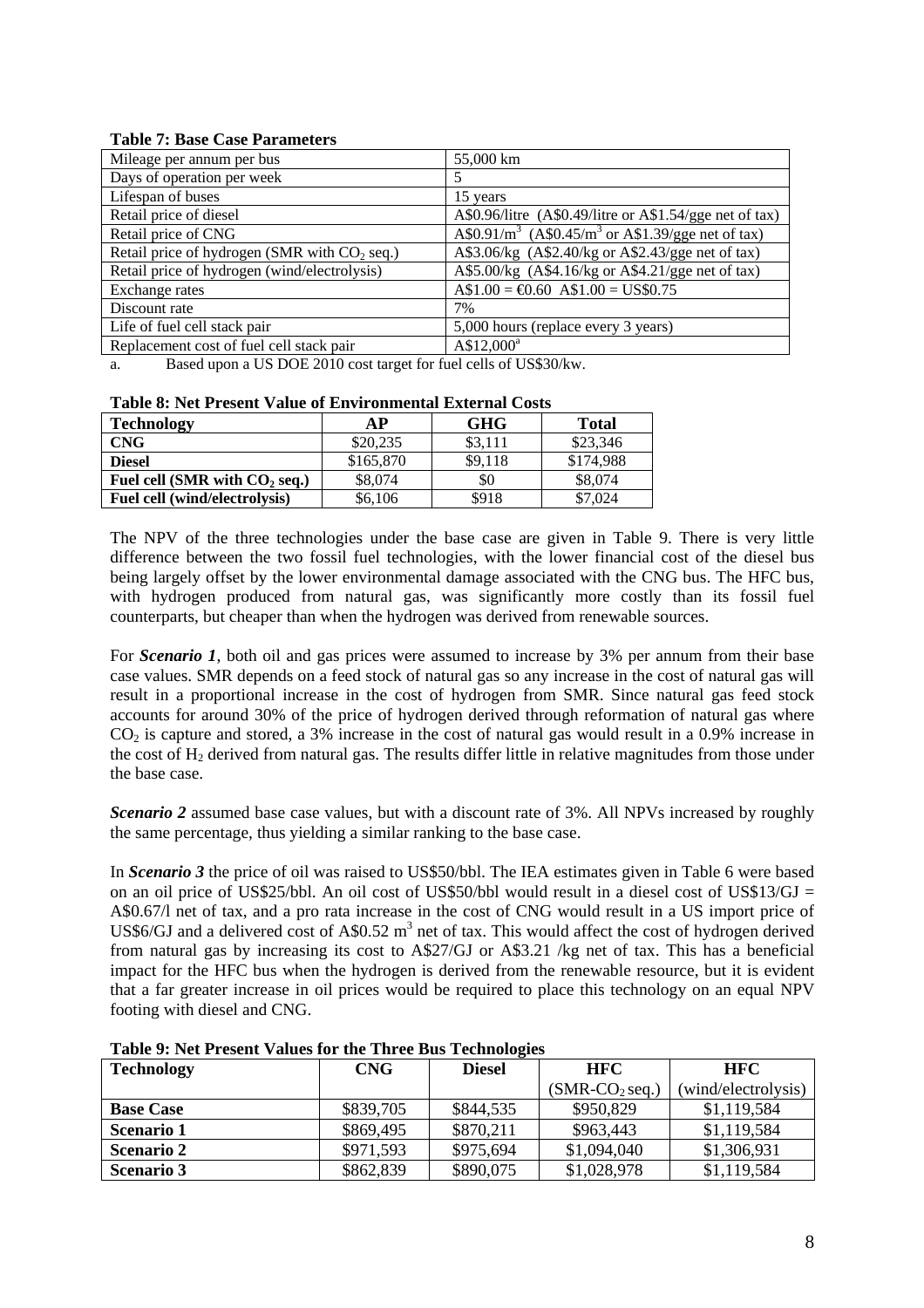## **Energy security**

An "energy security premium" for hydrogen produced by electrolysis utilizing on-shore wind generated electricity could be derived by calculating the increase in fossil fuel prices required, above that of the base case, to give the HFC bus a net present value equivalent to its fossil fuel counterparts.

An additional scenario was specified which adopted base case parameters but with diesel and CNG costs set at a level that (just) resulted in a competitive social cost for the HFC bus using hydrogen based upon wind/electrolysis. The HFC bus became competitive with the diesel bus when the net of tax cost of diesel reached A\$1.59/l or A\$5.00/gge, which equates to a crude oil price of approximately US\$160/bbl. A similar cross-over point (with a net present value of approximately A\$1.12 million) was reached when the cost of CNG exceeded  $A$1.33/m<sup>3</sup>$  or  $A$4.13/gge$ . This equates to a US import price for natural gas of approximately US\$20/GJ.

As noted earlier, an "energy security premium" is likely to be restricted to stable fuel prices for the HFC bus unless a significant proportion of Australia's transport sector is HFC-based. In the latter case, avoiding deleterious impacts of oil price volatility on GDP would produce additional benefits equivalent to the avoided damage. This would have the effect of reducing the US\$160/bbl break-even point.

## **Conclusions**

l

This paper has presented the results of a cost benefit analysis comparing diesel, CNG and hydrogen fuel cell buses in the Perth bus fleet based upon the societal life cycle costs and benefits of each technology. Despite its significant environmental benefits in operation, the huge initial cost of the prototype hydrogen fuel cell bus would mean that it could not compete financially with current internal combustion engine technology. The exercise was undertaken, therefore, assuming a fully developed, renewables-based, fuel infrastructure for the provision of hydrogen to fuel cell buses. It was also assumed that the buses, including the fuel cell, were produced under conditions of economies of scale and that the operating life of the fuel cell stack was significantly higher than at present.<sup>[22](#page-8-0)</sup> The capital cost of the fuel cell bus remained higher than its diesel counterpart, but was comparable to CNG based on the DOE 2010 target of US\$45/kW for a fuel cell system. The difference in cost was offset to some extent by its environmental benefits.<sup>[23](#page-8-1)</sup>

The current capital cost difference between fuel cell buses and fossil fuel buses is dominated by the cost of the fuel cell system and the necessity to replace the fuel cells much more frequently than is necessary for diesel and CNG engines. The life cycle societal costs of fuel cell, diesel and CNG buses were only comparable when 2010 DOE targets for fuel cell system costs were used.

The major economic impediment to the competitiveness to future fuel cell bus technology is the cost of renewable hydrogen. This will be mitigated as fossil fuel cost increases due the depletion of oil and gas reserves but only if the hydrogen is derived from renewable sources and hence largely protected from increasing oil and gas prices. It can be expected that increasing fossil fuel costs and environmental concerns will drive further improvements in the fuel efficiency and pollution control technology used in internal combustion engines. This will in effect increase the challenge faced by fuel cell buses in achieving future competitiveness.

Introducing benefits associated with energy, and specifically, oil security in the form of avoidance of fuel price volatility obviously favours the renewables-based technology hydrogen technology. However such benefits are likely to be significant only if a substantial part of the transportation sector relied upon non-fossil fuel based technologies.

<span id="page-8-0"></span> $22$  Anticipated improvements in fuel efficiency and emissions reduction technologies can be expected to lower both the cost of operating CNG and diesel buses, as well as their environmental impact.<br><sup>23</sup> The off-set would have been considerably higher if "average" EU damage costs had been applied, rather than

<span id="page-8-1"></span>the considerably lower Australian values (Table 5).